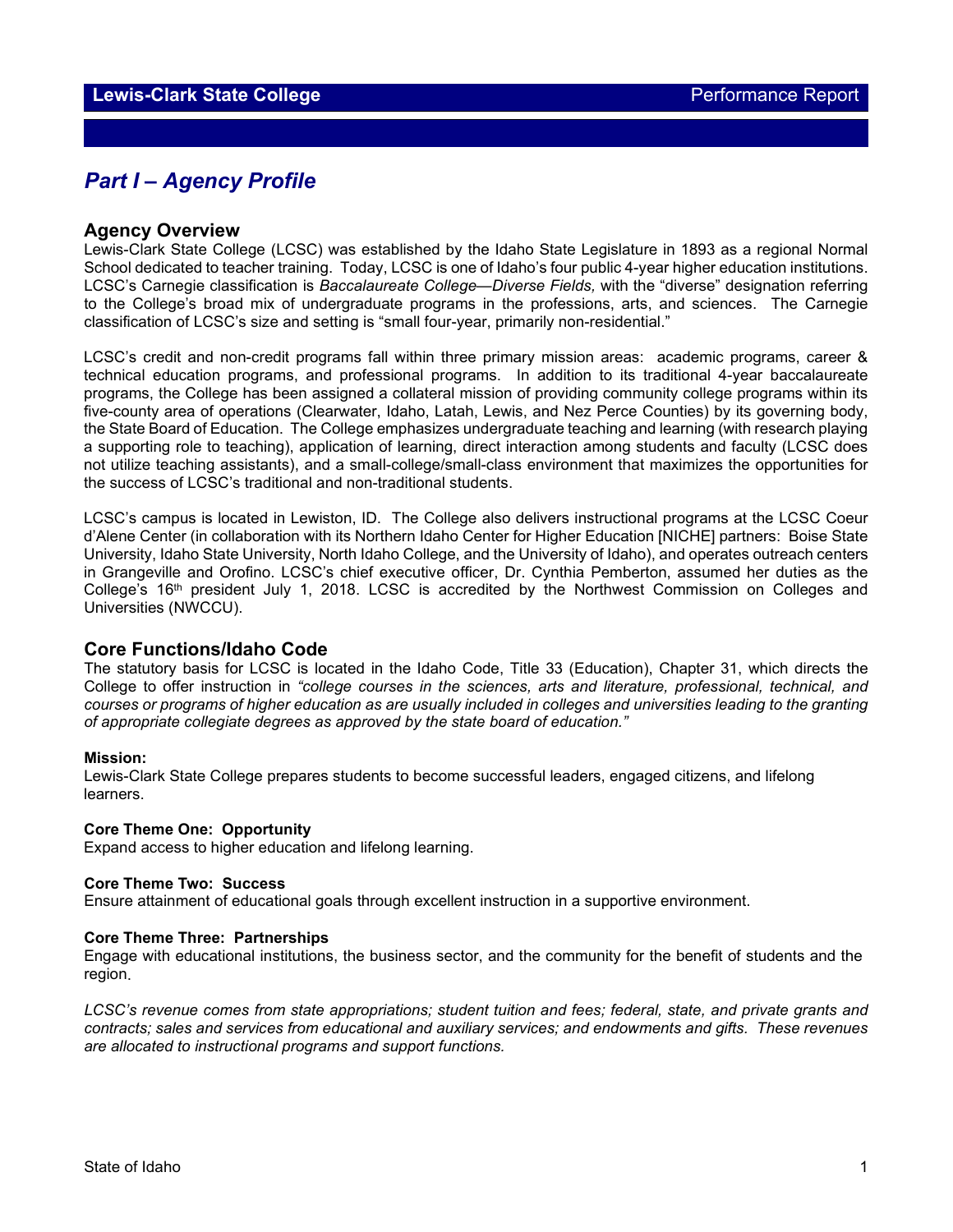## **Revenues and Expenditures (includes Career & Technical Education)**

| <b>Revenue</b>                        | FY 2018        | FY 2019      | <b>FY 2020</b> | FY 20211             |
|---------------------------------------|----------------|--------------|----------------|----------------------|
| <b>State Appropriations</b>           | \$24,759,707   | \$24,687,632 | \$25,281,256   | \$25,884,997         |
| <b>Student Fees</b>                   | \$12,275,296   | \$12,553,544 | \$12,634,678   | \$12,328,717         |
| <b>Federal Grants &amp; Contracts</b> | \$7,629,716    | \$7,286,855  | \$8,374,957    | \$10,324,583         |
| <b>State Grants &amp; Contracts</b>   | \$2,671,345    | \$2,825,307  | \$3,218,872    | \$3,175,967          |
| Private Gifts, Grants & Contracts     | \$1,873,069    | \$1,857,096  | \$5,521,221    | \$2,265,482          |
| Sales & Services of Education Act     | \$1,409,868    | \$1,326,814  | \$913,587      | \$750,019            |
| Sales & Services of Aux Ent           | \$2,382,034    | \$2,177,835  | \$2,100,998    | \$1,989,749          |
| Other                                 | \$490,752      | \$695,616    | \$597,259      | \$514,910            |
| <b>Total</b>                          | \$53,491,787   | \$53,410,699 | \$58,642,828   | \$57,234,424         |
| <b>Expenditures</b>                   | <b>FY 2018</b> | FY 20191     | <b>FY 2020</b> | FY 2021 <sup>1</sup> |
| Instruction                           | \$23,435,037   | \$23,045,531 | \$22,420,874   | \$20,909,584         |
| Research                              | \$435,193      | \$410,944    | \$348,337      | \$397,847            |
| <b>Public Service</b>                 | \$964.570      | \$917,740    | \$741,497      | \$487,869            |
| Library                               | \$1,213,477    | \$1,209,530  | \$1,033,312    | \$836,248            |
| <b>Student Services</b>               | \$5,504,906    | \$5,539,887  | \$5,374,379    | \$4,331,969          |
| <b>Physical Operations</b>            | \$6,075,117    | \$6,298,617  | \$5,933,200    | \$7,323,005          |
| <b>Institutional Support</b>          | \$5,619,949    | \$5,719,060  | \$5,436,312    | \$6,043,718          |
| Academic Support                      | \$3,732,461    | \$4,038,924  | \$3,865,516    | \$3,540,437          |
| <b>Auxiliary Enterprises</b>          | \$5,626,370    | \$1,136,513  | \$2,393,266    | \$5,180,778          |
| Scholarships/Fellowships              | \$1,511,937    | \$5,731,987  | \$5,180,679    | \$2,004,484          |
| Other                                 | \$6,894        | \$0          |                |                      |
| <b>Total</b>                          | \$54,125,911   | \$54,048,733 | \$52,727,372   | \$51,055,939         |

## **Profile of Cases Managed and/or Key Services Provided**

| <b>Cases Managed and/or Key Services Provided</b>                                                                                                                                                  | FY 2018 | FY 2019          | <b>FY 2020</b>      | <b>FY 2021</b>      |
|----------------------------------------------------------------------------------------------------------------------------------------------------------------------------------------------------|---------|------------------|---------------------|---------------------|
| Annual (unduplicated) enrollment headcount (EOT)                                                                                                                                                   | 4,919   | 4,912            | 5,291               | 4,835               |
| Academic                                                                                                                                                                                           | 4,528   | 4,496            | 4,833               | 4,268               |
| Career & Technical                                                                                                                                                                                 | 391     | 416              | 458                 | 567                 |
| <b>Annual Enrollment FTE</b>                                                                                                                                                                       | 2,765   | 2,687            | 2,711               | 2,542               |
| Academic                                                                                                                                                                                           | 2,418   | 2,334            | 2,364               | 2,282               |
| Career & Technical                                                                                                                                                                                 | 347     | 353              | 346                 | 260                 |
| Annual student credit hour production                                                                                                                                                              | 82,937  | 80,600           | 81,318              | 76,267              |
| Academic                                                                                                                                                                                           | 72,524  | 70,024           | 70,926              | 68,463              |
| Career & Technical                                                                                                                                                                                 | 10,413  | 10,576           | 10,392              | 7,804               |
| Percent of undergraduate, degree-seeking students<br>who took a remedial course and completed a<br>subsequent credit-bearing course. Goal 2, Objective<br>B, Measure II - English <sup>6</sup>     | 63%     | 73%              | 68%                 | $61\%$ <sup>3</sup> |
| Percent of undergraduate, degree-seeking students<br>who took a remedial course and completed a<br>subsequent credit-bearing course. Goal 2, Objective<br>B, Measure II - Mathematics <sup>6</sup> | 47%     | 44%              | 44%                 | $45\%$ <sup>3</sup> |
| Percent of new degree-seeking freshmen completing<br>a gateway math course within two years. Goal 2,<br>Objective B, Measure III                                                                   | 48%     | 53% <sup>5</sup> | $36\%$ <sup>3</sup> | $44\%$ <sup>3</sup> |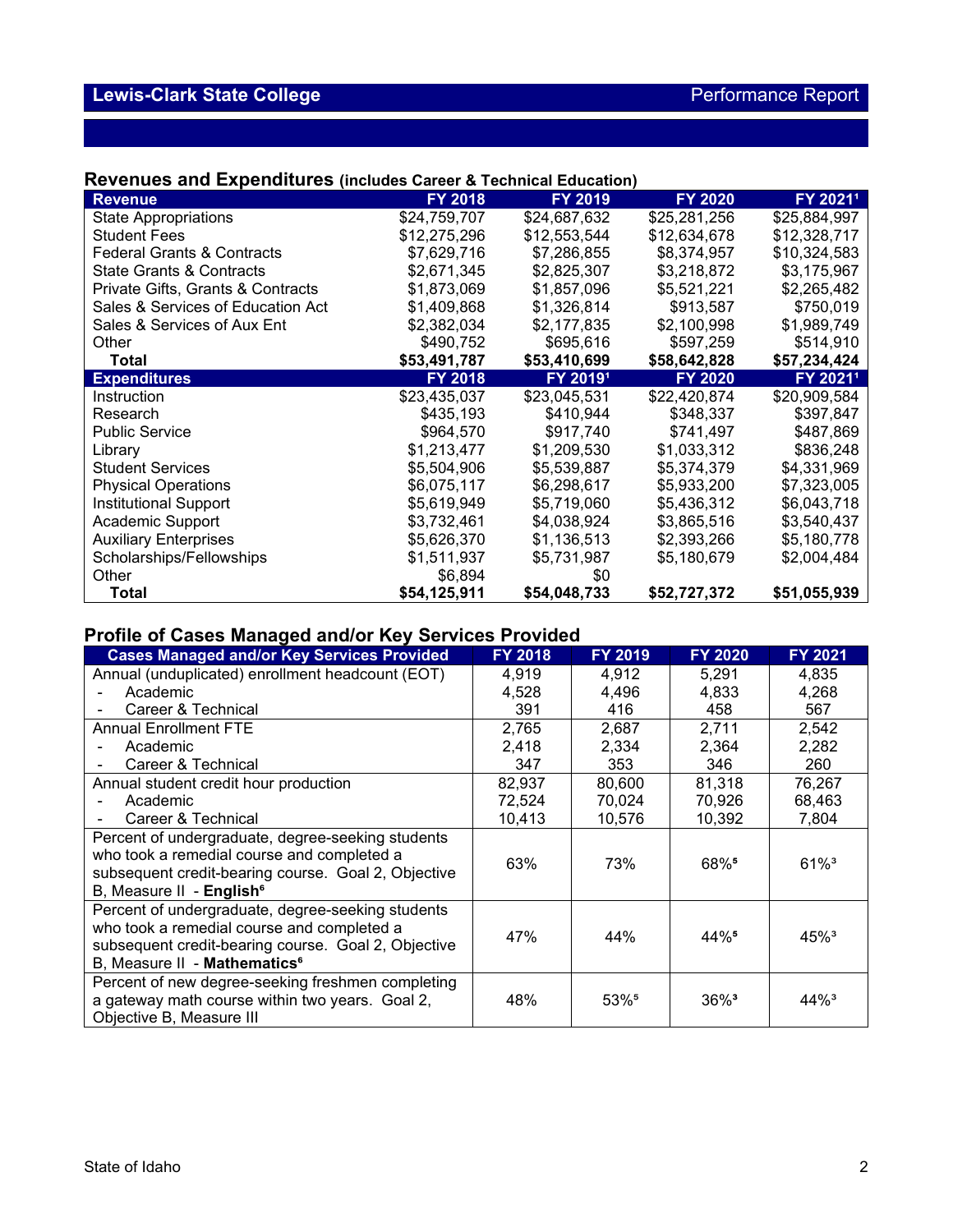## **FY 2021 Performance Highlights**

- **AASCU EXCELLENCE AWARD** LC State was chosen to receive the 2021 American Association of State Colleges and Universities Excellence and Innovation Award for Leadership Development and Diversity for its Do More: Leadership Development Program.
- **BUILDING IDAHO'S FUTURE –** The college received two grants from the Building Idaho's Future program for \$308,814.04 to help specifically with the college's popular hospitality management and medical assistant degree and certificate offerings.
- **NURSING ACCREDITATION –** LC State's baccalaureate degree program in nursing was granted continued accreditation for another 10 years by the Commission on Collegiate Nursing Education.
- **MOU WITH CSI –** To help address southern Idaho's teacher shortage, LC State and the College of Southern Idaho signed a Memorandum of Understanding to allow students at the two-year junior college in Twin Falls to complete a bachelor's degree in elementary education through LC State without leaving the Magic Valley. The two schools also formed a co-admission and co-enrollment agreement earlier in the year.
- **SPORT COACHING GRAD CERTIFICATE –** The college received approval from the Northwest Commission on Colleges and Universities to offer a 12-credit online graduate program in Sport Coaching. It's second post-graduate offering in the college's 128-year history.
- **BEST NURSING PROGRAM IN IDAHO –** RNtoMSN.org ranked LC State's registered nurse (RN) to a Bachelor of Science degree in nursing (BSN) online program as No. 1 in Idaho for the best overall program, the fastest program for earning a BSN, and the most affordable program. The nursing program was also rated as the best among all four-year institutions in the state of Idaho by RegisteredNursing.org.
- **IDAHO GEM AWARD –** Amy Minervini, an English instructor in LC State's Humanities Division, was recognized as the 2021 Innovative Educator for Written Communication in the third annual Idaho GEM Innovative Educator Awards, presented by the Idaho State Board of Education's General Education Committee and Capital Educators Credit Union.
- **CAMP GRANT &TALENT SEARCH GRANT –** Lewis-Clark State's College Assistance Migrant Program was renewed for five years with a \$2,279,297 grant, as was the Talent Search Grant for \$1,640,000 from the United States Department of Education.
- **NURSING GRAD CERTIFICATE –** LC State's Nursing Management and Leadership graduate certificate received approval from the Northwest Commission on Colleges and Universities to be offered in the fall. The certificate marks the first post-graduate offering in the college's 128-year history.
- **DUAL CREDIT ACCREDITATION –** The college's dual credit program was accredited by the National Alliance of Concurrent Enrollment Partnerships.
- **AUTO MECHANICS ACCREDITATION –** LC State's Auto Mechanics Technology program had its Master Automobile Service Technology (MAST) accreditation renewed for five years. The MAST accreditation is the highest level of program accreditation recognized by the National Institute for Automotive Service Excellence.
- **TOP CPA MARKS –** For the second straight year, Lewis-Clark State College graduates recorded the highest average score and pass rate on the Certified Public Accountant exams among four-year public institutions in Idaho, according to data released by the Idaho State Board of Accountancy.
- **BLUE CROSS SCHOLARSHIPS –** The Blue Cross of Idaho Foundation for Health partnered with Lewis-Clark State College to award \$1 million in scholarships over the next 10 years to students from Idaho majoring in health care-related fields
- **RADIOGRAPHIC SCIENCE ACCREDITATION –** The Radiographic Science program at LC State was granted maintenance of accreditation by the Joint Review Committee on Education in Radiologic Technology for a period of eight years.
- **SCHWEITZER CTE CENTER OPENS –** The start of spring semester, Jan. 19, 2021, marked the official opening of the Schweitzer Career & Technical Education Center. The \$27 million, 86,000-square foot state-of-the-art facility is the new home of seven of LC State's Technical & Industrial Division programs.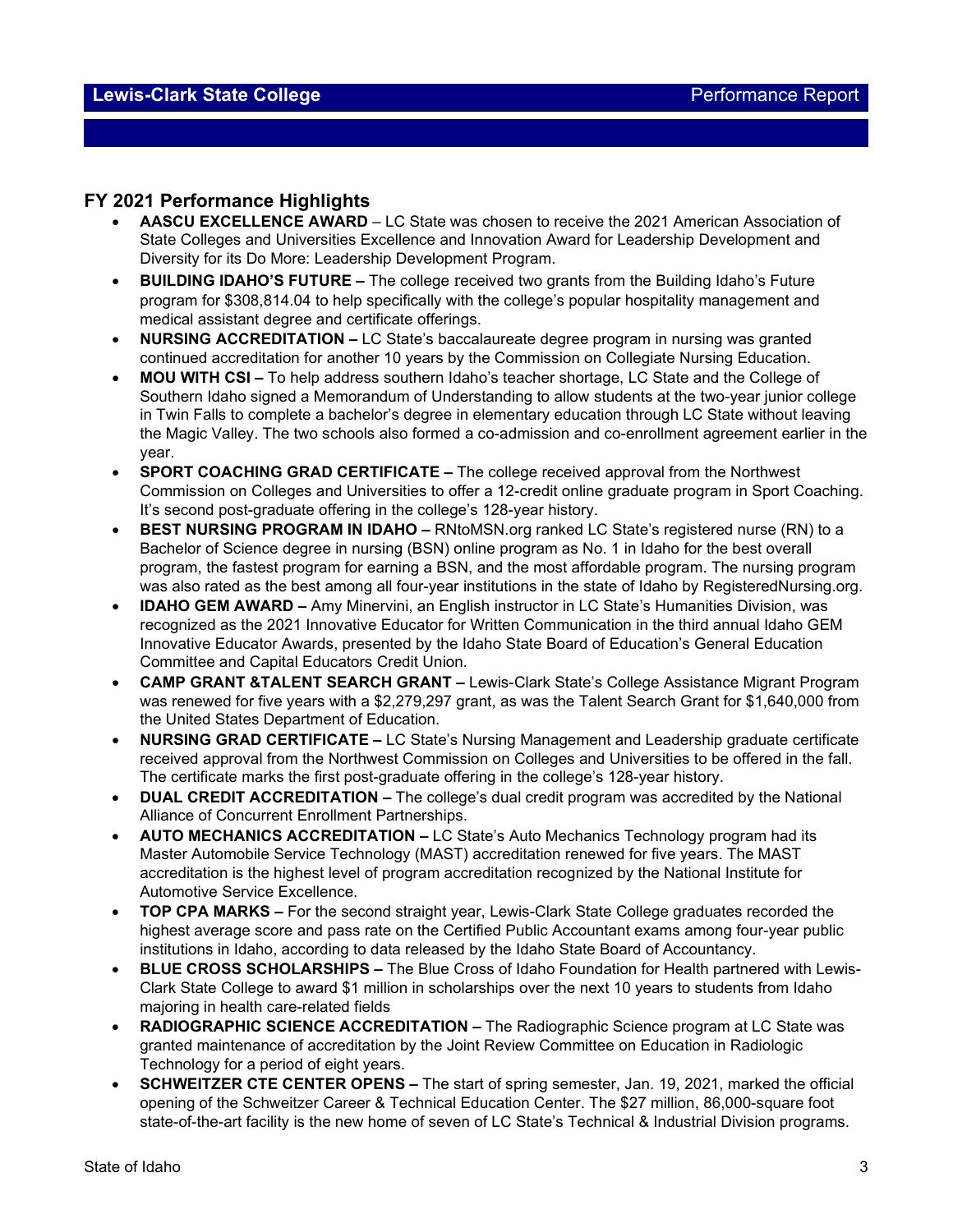## **Lewis-Clark State College** Performance Report

- **MOU WITH CEI –** LC State signed a memorandum of understanding and agreement with College of Eastern Idaho for a co-admission and co-enrollment partnership as well as a financial aid consortium agreement.
- **MOU WITH CONFEDERATED TRIBES –** The college signed a Memorandum of Understanding (MOU) with the Confederated Tribes of the Umatilla Indian Reservation (CTUIR). The MOU strengthens the relationship between the two and improves the quality of educational services and opportunities provided to the tribes and students at LC State.
- **ENROLLMENT –** Despite a pandemic and dire enrollment predictions and realities across the nation, LC State's overall fall enrollment grew by 2.88 percent, while its full-time equivalent enrollment inched up 0.26 percent. Overall, LC State had 3,856 students enrolled in fall 2020.
- **CTE DONATIONS –** The J.A. and Kathryn Albertson Family Foundation donated \$1 million to the Schweitzer Career & Technical Education Center. In all, the college has raised more than \$7.6 million toward the CTE center.
- **BEST IN THE WEST –** LC State was named one of the top four public regional colleges in the West by U.S. News & World Report's rankings of the 2021 best colleges.
- **IDAHO FIRST & FIRST GEN**  Idaho residents accounted for 82 percent of LC State's total student head count in fall 2020. Seventy-eight percent of LC State's student body were first generation college students.
- **TUITION FREEZE**  Along with its sister institutions, LC State froze tuition in 2020-21 for the second straight year. The college continues to have the lowest tuition and fees among Idaho's public four-year institutions.
- **AFFORDABILITY MATTERS**  82 percent of LC State students receive financial aid and nearly half are low-income (receive Pell Grant).
- **HIGH PLACEMENT RATES –** 97% of academic program graduates and 98% of career-technical graduates are successfully placed in careers, continuing education, or the military.
- **MEN'S BASKETBALL FINISHES SECOND**  The LC State men's basketball team finished second in the NAIA national tournament, its best finish ever. The team went 22-2 and won both the Cascade Conference regular season and tournament titles.
- **SUCCESS IN THE CASCADE CONFERENCE**  In its first year competing in the Cascade Collegiate Conference (CCC), Lewis-Clark State won four of the 10 conference championships it competed in, capturing titles in men's and women's basketball, baseball and men's cross country. Men's Track and Field standout, Leon Menton won a NAIA national title in the javelin. LC State Athletics earned CCC President's Club honors for academic excellence with an overall composite GPA of 3.34 and 68% of the student-athletes earning Academic All-Conference Honors.
- **OLYMPIC AND MLB SUCCESS –** LC State had its second Olympic competitor when former standout and current assistant coach Sam Atkin competed in the 10,000-meter run for Great Britain. The college also has alumnus Seth Brown playing in Major League Baseball as the outfielder/first baseman for the Oakland Athletics.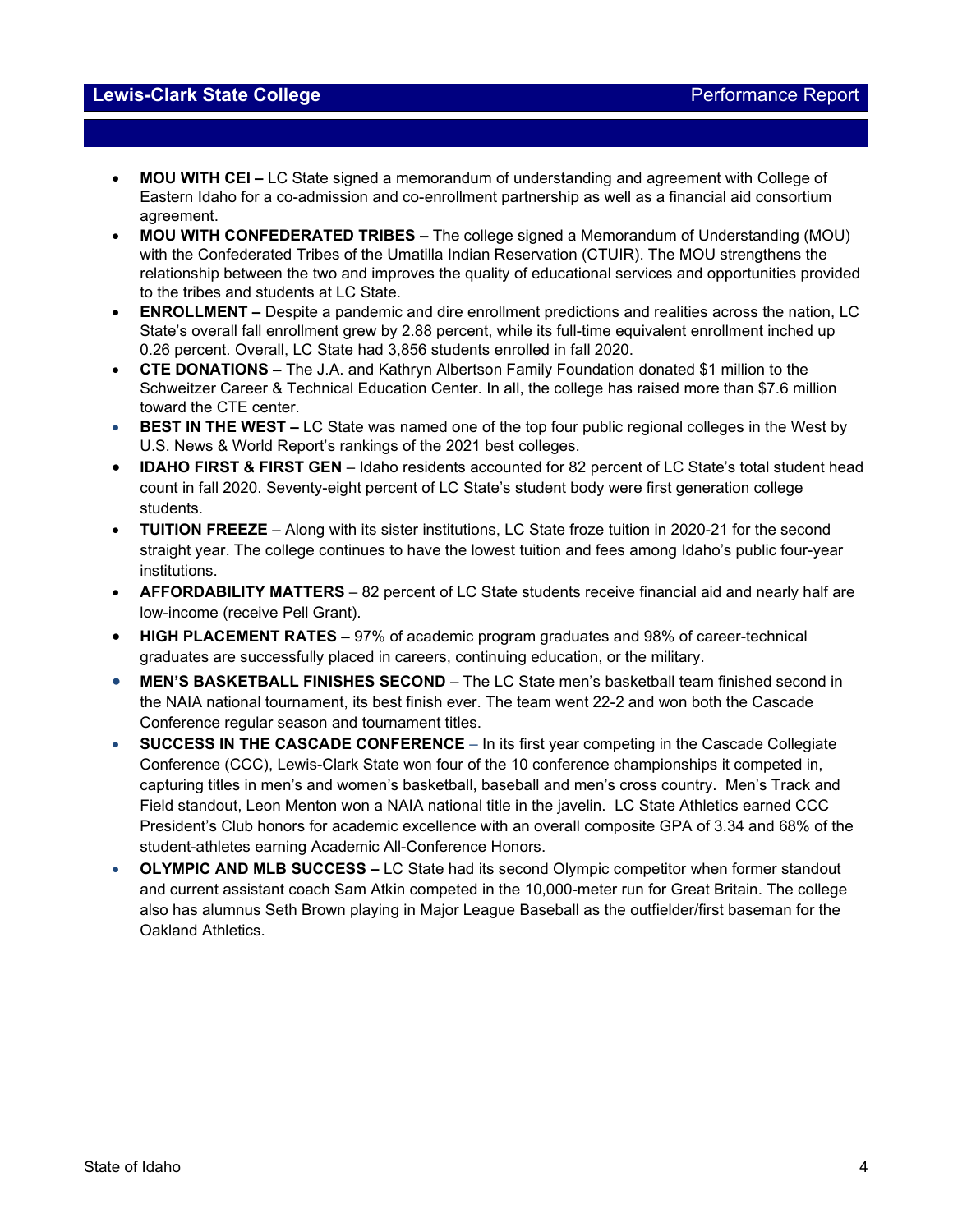# *Part II – Performance Measures*

|                                                                    | <b>Performance Measure</b>                                                                                                                  |        | <b>FY 2018</b> | FY 2019      | FY 2020 <sup>4</sup> | FY 2021          | <b>FY 2022</b> |  |  |
|--------------------------------------------------------------------|---------------------------------------------------------------------------------------------------------------------------------------------|--------|----------------|--------------|----------------------|------------------|----------------|--|--|
| Goal 1<br>Sustain and enhance excellence in teaching and learning. |                                                                                                                                             |        |                |              |                      |                  |                |  |  |
|                                                                    |                                                                                                                                             |        |                |              |                      |                  |                |  |  |
| 1.                                                                 | Number of online programs.                                                                                                                  | actual |                | 36           | 40                   | 42               |                |  |  |
|                                                                    |                                                                                                                                             | Target | ----------     |              | 37                   | 42               | 42             |  |  |
|                                                                    | Number of evening/weekend                                                                                                                   | actual |                | $\mathbf{0}$ | $\overline{7}$       | $\overline{7}$   |                |  |  |
|                                                                    | programs. Goal 1, Objective A,<br>Measure 1                                                                                                 | Target |                |              | 2                    | 6                | $\overline{7}$ |  |  |
|                                                                    | 2. Percent of undergraduate, degree-                                                                                                        | actual | 38%            | 31%          | 33%                  | 29%              |                |  |  |
|                                                                    | seeking students completing 30 or<br>more credits per academic year at<br>the reporting institution. Goal 2,<br>Objective B, Measure I      | target |                | 30           | 32                   | 34               | 36             |  |  |
|                                                                    |                                                                                                                                             |        | Goal 2         |              |                      |                  |                |  |  |
|                                                                    | Optimize student enrollment and promote student success                                                                                     |        |                |              |                      |                  |                |  |  |
| 3.                                                                 | Percent of full-time, first-time,                                                                                                           | actual | 34%            | 35%          | 34%                  | 36% <sup>2</sup> |                |  |  |
|                                                                    | baccalaureate-seeking students<br>graduating with a baccalaureate<br>degree within 150% of time or less.<br>Goal 2, Objective A, Measure IV | target | 24             | 25           | 33                   | 34               | 36             |  |  |
| 4.                                                                 | Total number of degrees/certificates<br>produced. Goal 2, Objective C,<br>Measure XI                                                        | actual | 1033           | 988          | 896                  | 868              |                |  |  |
|                                                                    | Certificate                                                                                                                                 | actual | 21             | 15           | 26                   | 51               |                |  |  |
|                                                                    |                                                                                                                                             | target |                | 21           | 21                   | 28               | 30             |  |  |
|                                                                    | Associate                                                                                                                                   | actual | 425            | 347          | 365                  | 218              |                |  |  |
|                                                                    |                                                                                                                                             | target | ----------     | 430          | 430                  | 442              | 455            |  |  |
|                                                                    | Bachelor                                                                                                                                    | actual | 587            | 626          | 505                  | 599              |                |  |  |
|                                                                    |                                                                                                                                             | target |                | 594          | 646                  | 666              | 705            |  |  |
| 5.                                                                 | Number of unduplicated awards<br>Goal 2, Objective B, Measure II                                                                            | actual | 962            | 874          | 806                  | 756              |                |  |  |
|                                                                    | Certificate - [1b] certificates less                                                                                                        | actual | 20             | 15           | 25                   | 42               |                |  |  |
|                                                                    | than one year and [1] certificates<br>of one year or more.                                                                                  | target |                | 20           | 20                   | 30               | 30             |  |  |
|                                                                    | Associate                                                                                                                                   | actual | 410            | 325          | 357                  | 206              |                |  |  |
|                                                                    |                                                                                                                                             | target | ----------     | 415          | 420                  | 424              | 433            |  |  |
|                                                                    | Bachelor                                                                                                                                    | actual | 573            | 616          | 491                  | 589              |                |  |  |
|                                                                    |                                                                                                                                             | target | ----------     | 580          | 622                  | 628              | 641            |  |  |
|                                                                    | 6. Percent of first time, full-time                                                                                                         | actual | 15%            | 21%          | 18%                  | 24% <sup>2</sup> |                |  |  |
|                                                                    | freshmen graduating within 100% of<br>time. Objective B, Measure IX                                                                         | target | 22             | 23           | 24                   | 25               | 27             |  |  |